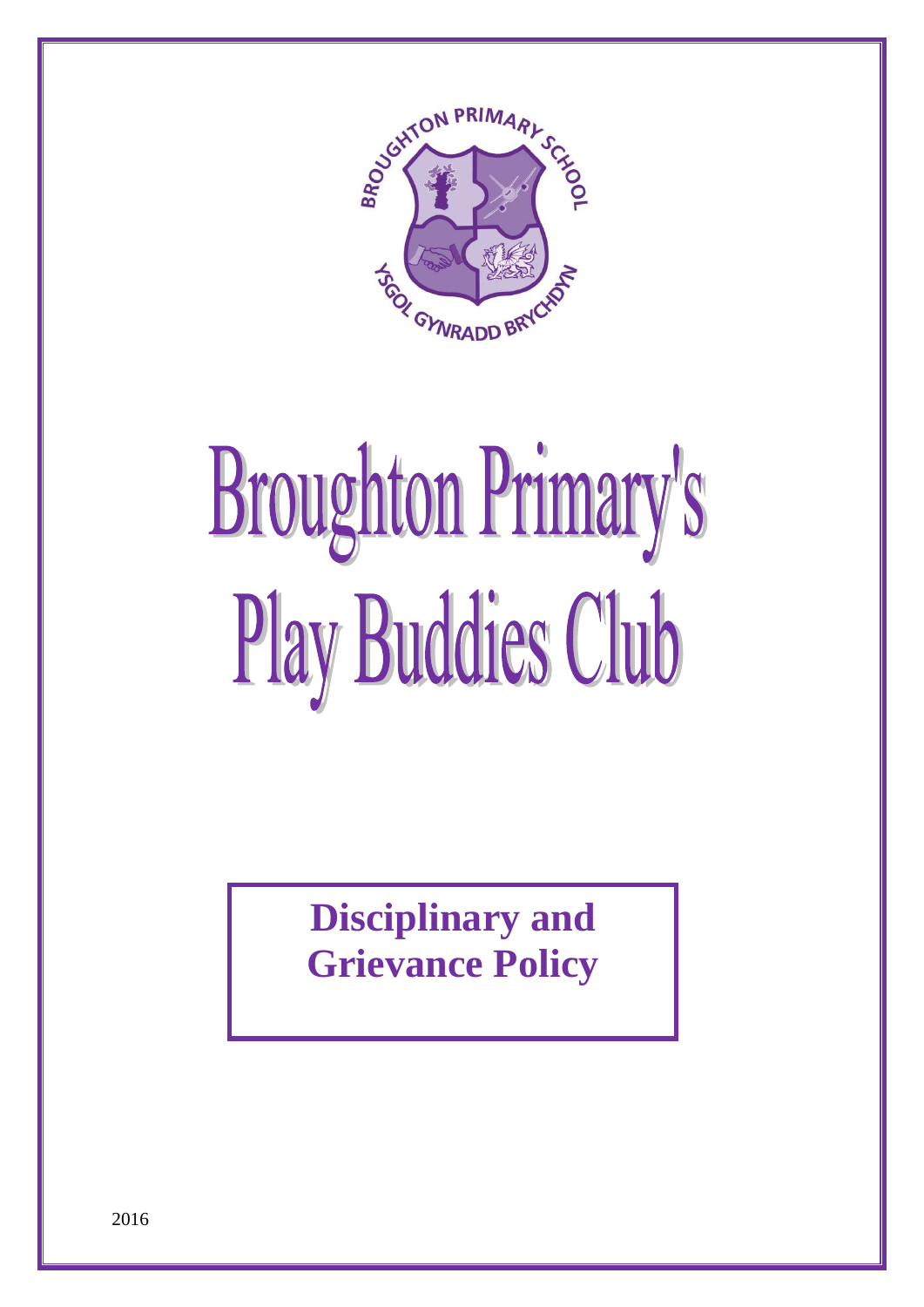# **Broughton Primary's Play Buddies Club**

# **Disciplinary and Grievance Policy**

We believe this policy relates to the following legislation:

- Employment Rights Act 1996
- School Standards and Framework Act 1996
- Human Rights Act 1998
- Teaching and Higher Education 1998
- Employment Relations Act 1999
- Employment Act 2002
- Education Act 2002
- Safeguarding Vulnerable Groups Act 2006
- Employment Act 2008
- School Staffing (England) Regulations 2003
- Employment Equality (Sexual Orientation) Regulations 2003
- Employment Equality (Religion or Belief) Regulations 2003
- Education (Prohibition from Teaching or Working with Children) Regulations 2003
- **Employment Equality (Age) Regulations 2006**
- Safeguarding Vulnerable Groups Act 2006 (Transitional Provisions) Regulations 2008
- Safeguarding Vulnerable Groups Act 2006 (Prescribed Criteria) (Transitional Provisions) Regulations 2008
- Safeguarding Vulnerable Groups Act 2006 (Barring Procedure) Regulations 2008
- School Staffing (England) Regulations 2009

The following documentation is also related to this policy:

- Acas Code of Practice 1 Disciplinary and Grievance
- **EXECT** Discipline and Grievance at Work The Acas Guide

We understand that the law requires all employees of the club to conduct themselves appropriately, to obey the directions of the persons in charge and registered persons, to be loyal to the club, to take care over the work assigned to them and to work hard to maintain a good employment relationship.

The committee has worked hard to build and maintain a good employment relationship and believes that the rules, policies and procedures as stated in the Staff Handbook are reasonable and fair.

Therefore, we believe we have clearly defined the standard of behaviour expected of all personnel working in this club. However, the committee will deal with any form of misconduct, gross misconduct or poor performance by an employee by following a fair and effective disciplinary procedure.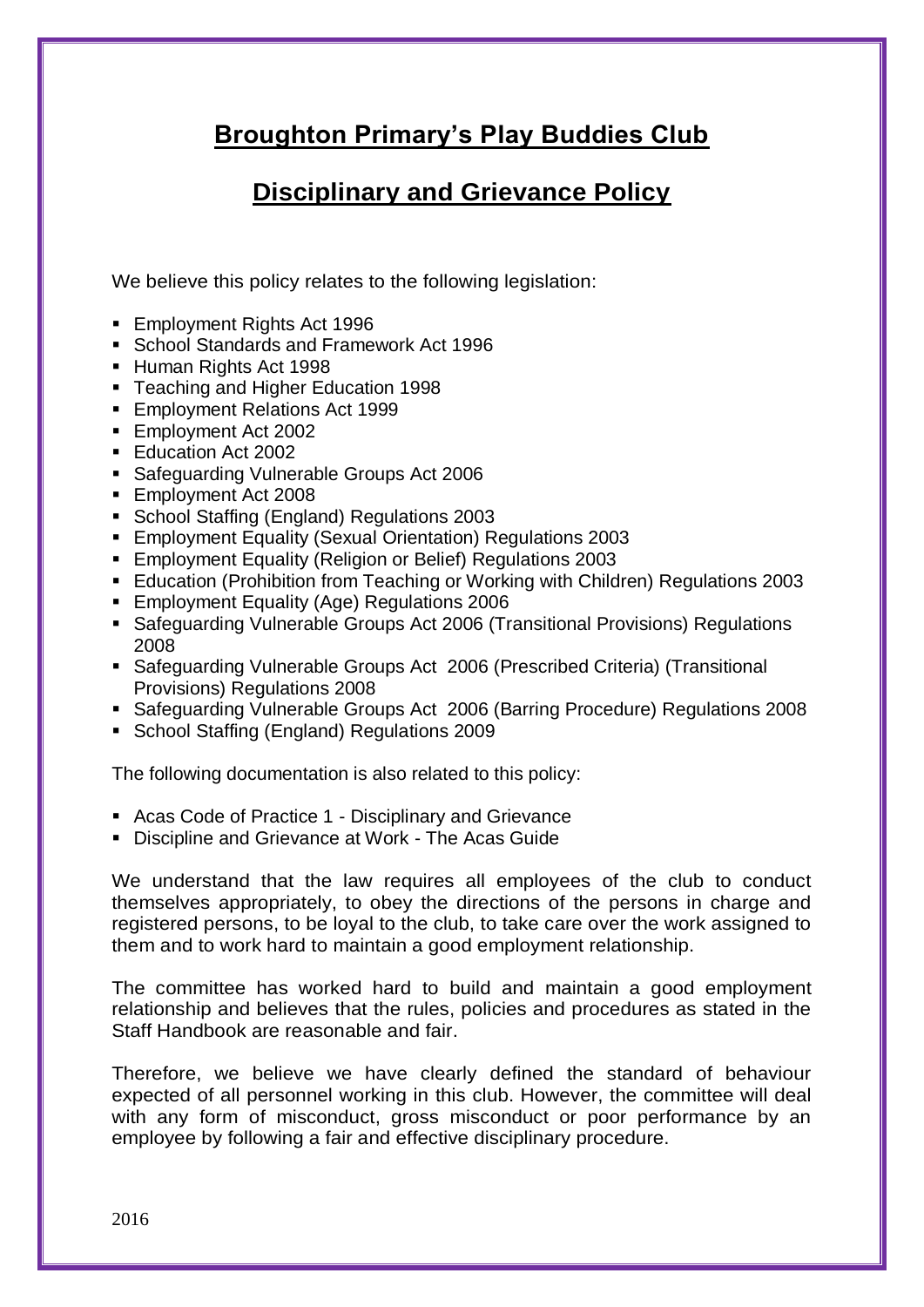We as a club we have a commitment to promote equality. Therefore, an equality impact assessment has been undertaken and we believe this policy is in line with the Equality Act 2010.

We believe it is essential that this policy clearly identifies and outlines the roles and responsibilities of all those involved in the procedures and arrangements that is connected with this policy.

# **Aim**

- To provide a fair and effective procedure in the event of dealing with any form of misconduct, gross misconduct or poor performance by an employee.
- To work with other clubs, schools and the Local Authority to share good practice in order to improve this policy.

# **Responsibility for the Policy and Procedure**

## **Role of the Committee**

The Committee has:

- delegated powers and responsibilities to the registered persons to investigate any alleged breaches of discipline and then to inform the Disciplinary Committee and to give warnings when necessary;
- the responsibility to ensure total confidentiality for the employee when dealing with a case of misconduct;
- delegated powers and responsibilities to the registered persons to ensure all club personnel are aware of and comply with this policy;
- responsibility for ensuring that the club complies with all equalities legislation;
- nominated a designated Equalities committee member to ensure that appropriate action will be taken to deal with all prejudice related incidents or incidents which are a breach of this policy;
- responsibility for ensuring funding is in place to support this policy;
- responsibility for ensuring this policy and all policies are maintained and updated regularly;
- responsibility for ensuring all policies are made available to parents;
- make effective use of relevant research and information to improve this policy;
- nominated a link committee to visit the club regularly, to liaise with the registered persons and to report back to the committee.
- responsibility for the effective implementation, monitoring and evaluation of this policy

# **Role of the Registered Persons:**

The registered persons will:

- ensure all club personnel are aware of and comply with this policy;
- work closely with the link committee member;
- **provide leadership and vision in respect of equality;**
- **provide quidance, support and training to all staff:**
- make effective use of relevant research and information to improve this policy;
- monitor the effectiveness of this policy;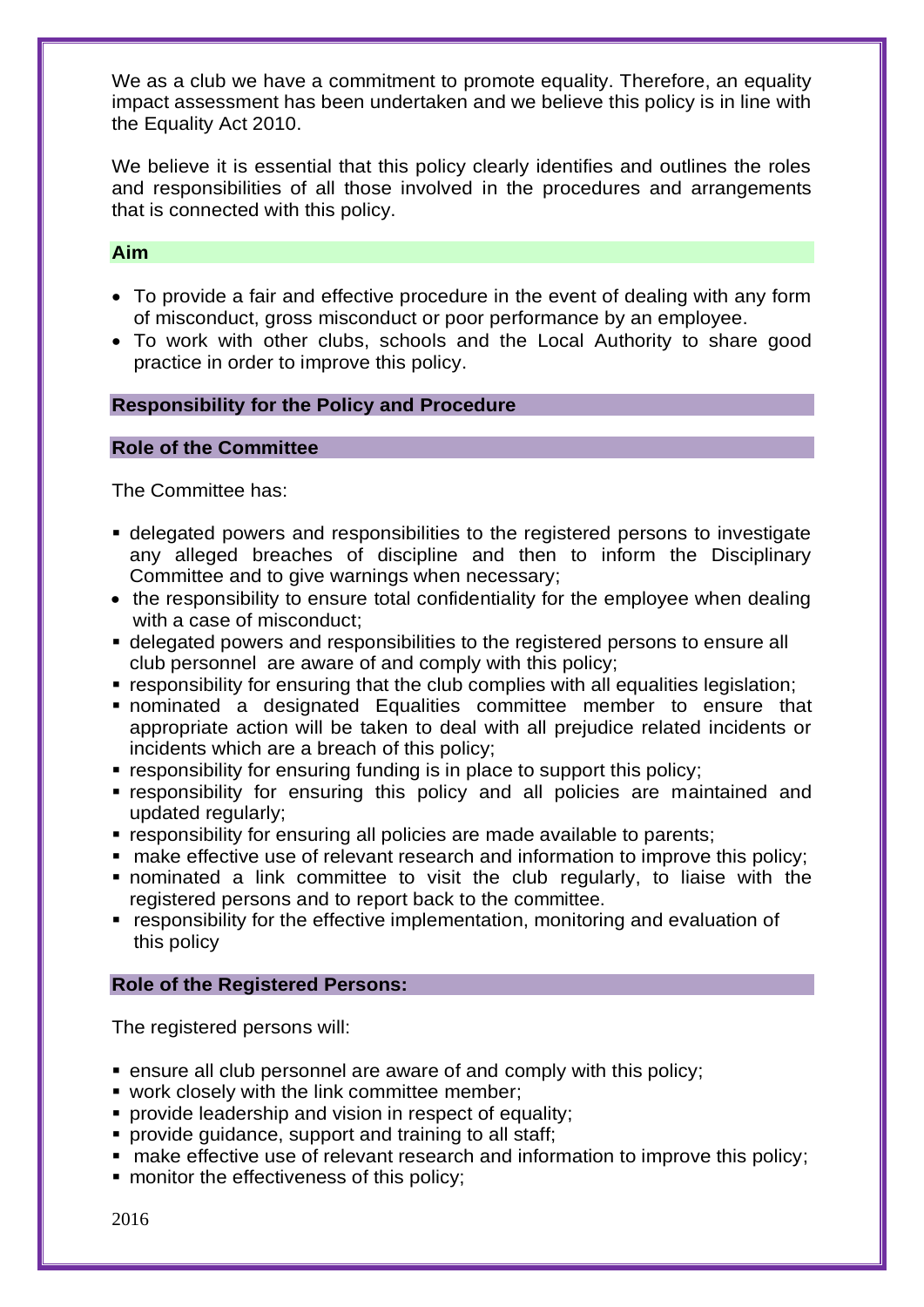■ annually report to the committee on the success and development of this policy

When dealing with a concern of conduct or performance the registered persons may in the first instance have an informal conversation with the member of the club personnel who is giving cause for concern

When investigating an alleged case of misconduct or poor performance the registered persons may

After investigating a case of alleged misconduct the registered persons may choose to dismiss the case or to issue:

- an informal oral warning:
- a formal oral warning;
- a formal written warning;
- a final written warning

Once a Final Warning has been given the registered persons will refer the matter to the Disciplinary Committee for their attention.

In dealing with some cases, an appropriate Investigating Officer (a suitable person not connected with the club) may be appointed by the registered persons or the committee if it is felt necessary.

#### **Role of the Companion**

At a formal disciplinary hearing an employee may request a companion such as a work colleague or their trade union official who may help to prepare the case and present it.

## **Investigation**

A thorough investigation will be conducted by the Investigatory Officer before any disciplinary action is considered. It is important that a written record is kept for later reference.

## **Suspension**

If the registered persons decides that a case may be, or is, so serious that the possibility of dismissal may arise, or where there are grounds for doubt as to the suitability of the employee continuing work while investigations are in progress, then the registered persons has the right to suspend the employee with or without pay.

A letter confirming the suspension will be sent to the employee.

It should be noted that a suspension pending the outcome of a disciplinary investigatory must be viewed as a precautionary measure and is not a sanction in itself.

# **Disciplinary Hearing**

A formal disciplinary hearing will take place if the Investigating Officer is satisfied that the facts gathered are sufficient for disciplinary action.

# **Disciplinary Action**

2016 **Stage 1: Verbal Warning** (conducted by the registered persons)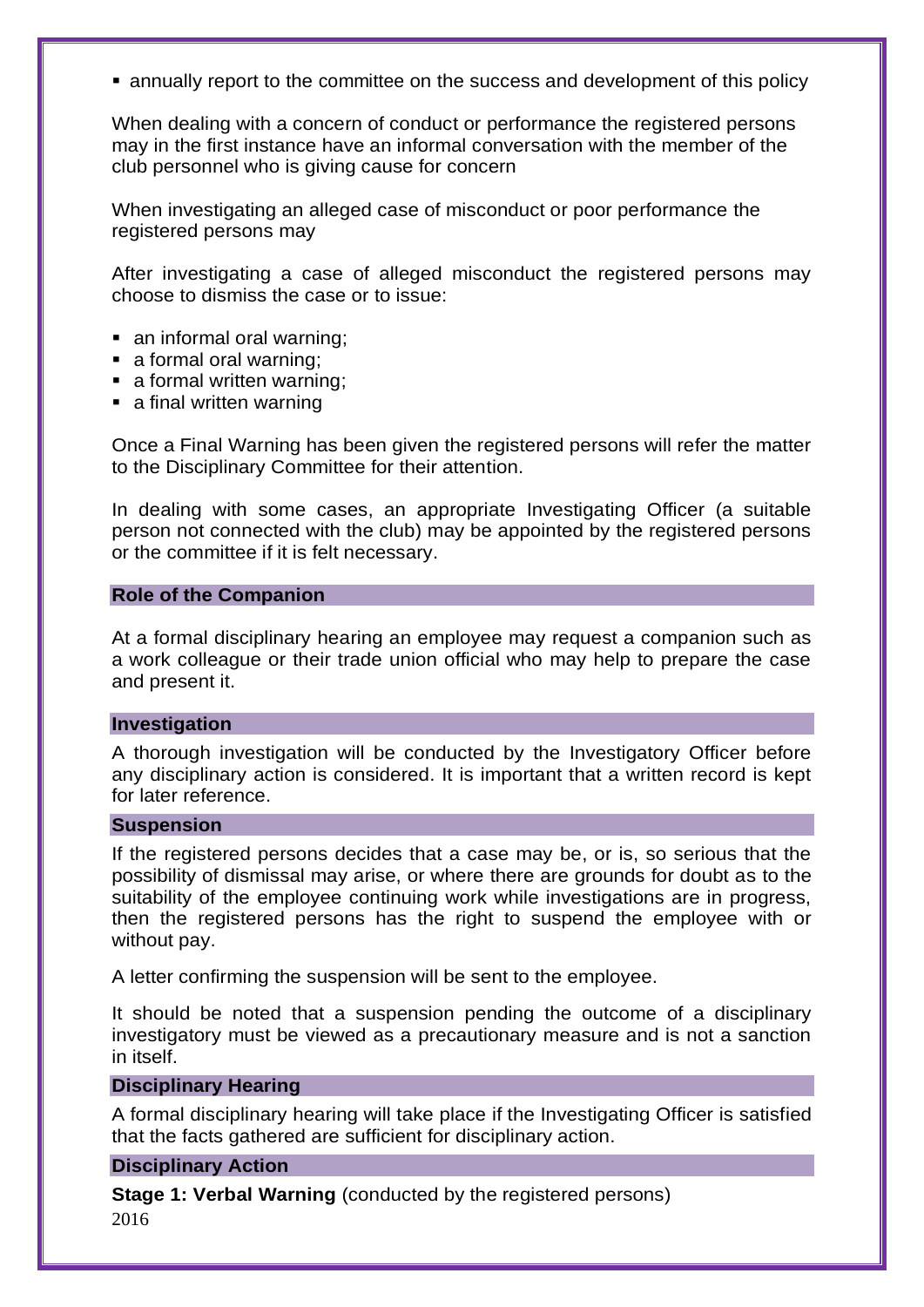- After an investigation into a case of minor misconduct has been completed an informal warning might be given.
- At this meeting the employee will be given help, advice and guidance by the registered persons.
- The warning will remain in force for a specified period of six months.
- The next stage of the Procedure will be implemented if there is a repetition of the offence during the specified period.

# **Stage 2: Written Warning** (conducted by the Registered persons)

- A written warning will be issued if the member of staff has failed to improve to an expected standard.
- The written warning will be attached to the personal file for no more than nine months.
- The next stage of the Procedure will be implemented if there is repetition of misconduct or further matters of misconduct occurring during the specified period of nine months.

# **Stage 3: Final Written Warning** (conducted by the registered persons)

A final written warning will be issued if the member of staff has failed to improve to an expected standard.

- The final written warning will be attached to the personal file for no more than twelve months.
- The next stage of the Procedure, which may include dismissal, will be implemented if there is repetition of the offence during the period which will be subject to full consideration of the circumstances

# **Stage 4: Further Action** (conducted by the Disciplinary Panel)

- At all formal stages of the Procedure the disciplinary panel will liaise with the Chairperson of the committee informed.
- Other than for gross misconduct an employee shall not be expected to be dismissed for a first breach of discipline.
- However, if a final warning has failed to bring about the required improvement then further action may include dismissal.
- The employee will be informed in writing for the reasons for the dismissal, the date on which employment will terminate and the appropriate period of notice or pay in lieu of notice.
- Disciplinary action short of dismissal may include:
	- suspension without pay
	- demotion
	- loss of seniority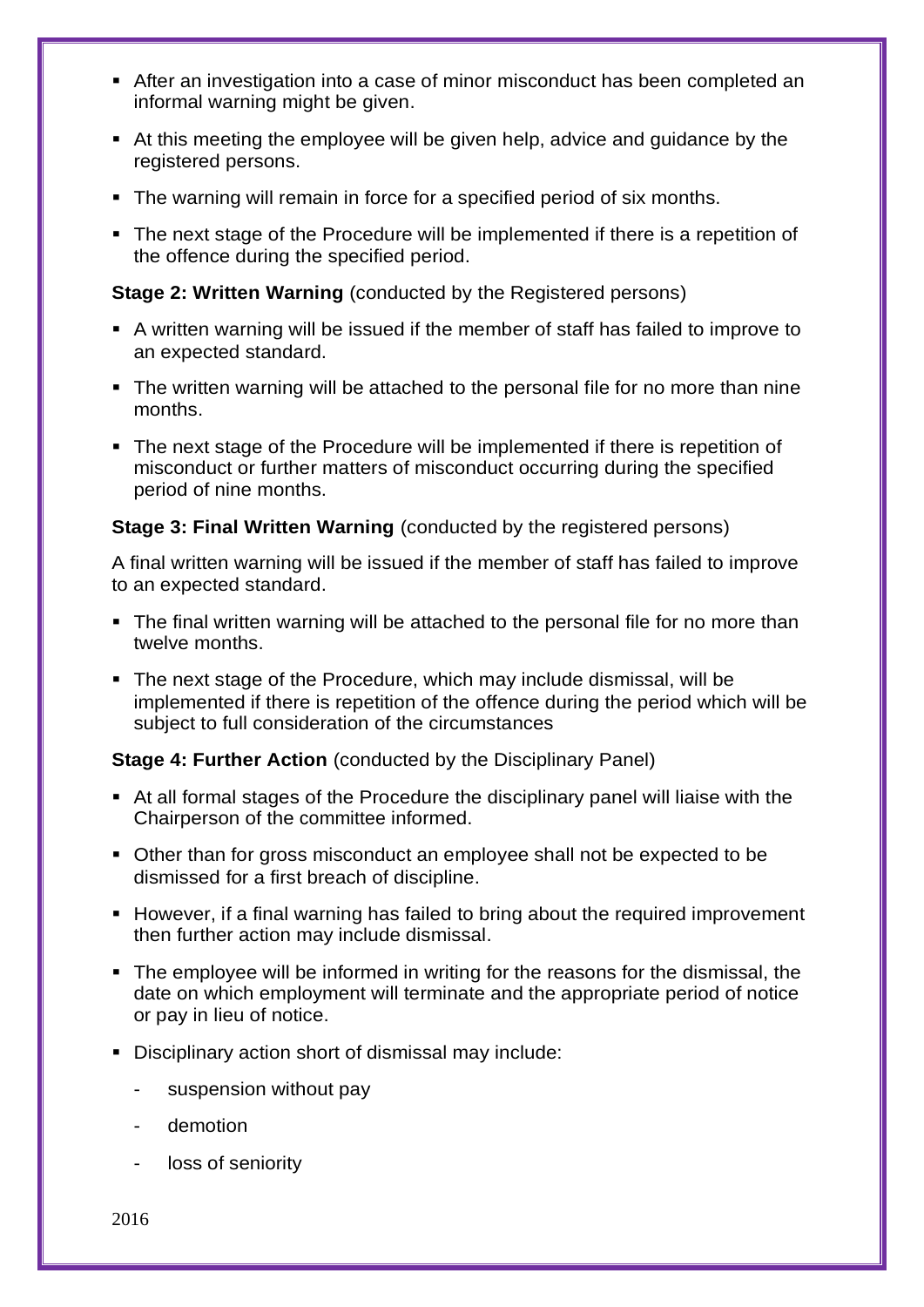# - loss of increment

# **Right of Appeal**

At any stage an employee who is aggrieved by disciplinary action may appeal in writing to the Disciplinary Appeals Sub Committee giving full details of the reason of the appeal.

At the appeal hearing at each stage the Disciplinary Appeals Sub Committee will consider whether the penalty imposed is appropriate.

The Disciplinary Appeals Sub Committee may decide to:

- uphold the decision by the disciplinary committee;
- take action of a lesser nature than the first

There will no right of appeal from the decision of the Disciplinary Appeals Sub Committee.

# **Role of Club Personnel**

Club personnel will:

- comply with all aspects of this policy;
- **.** implement the club's equalities policy and schemes;
- report and deal with all incidents of discrimination;
- attend appropriate training sessions on equality;
- report any concerns they have on any aspect of the school community

#### **Raising Awareness of this Policy**

We will raise awareness of this policy via:

- the Staff Handbook
- meetings with club personnel
- reports such annual report to parents and registered persons reports to the committee.

# **Training**

All club personnel:

- have equal chances of training, career development and promotion
- receive training on this policy on induction which specifically covers:
	- $\triangleright$  disciplinary procedures
	- $\triangleright$  the right of appeal
- receive periodic training so that they are kept up to date with new information
- receive equal opportunities training on induction in order to improve their understanding of the Equality Act 2010 and its implications